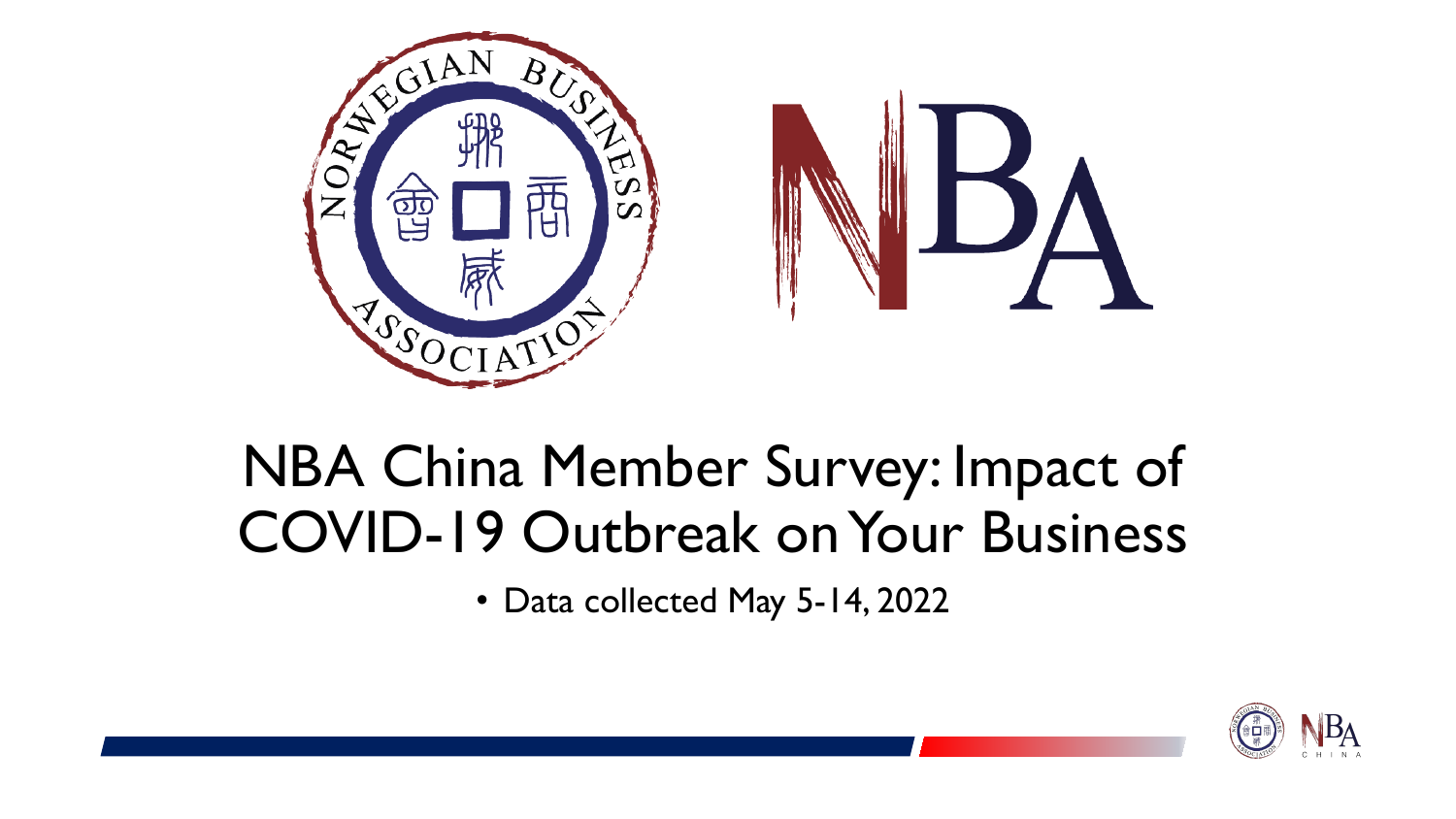### Q1: Where does your company operate in China?



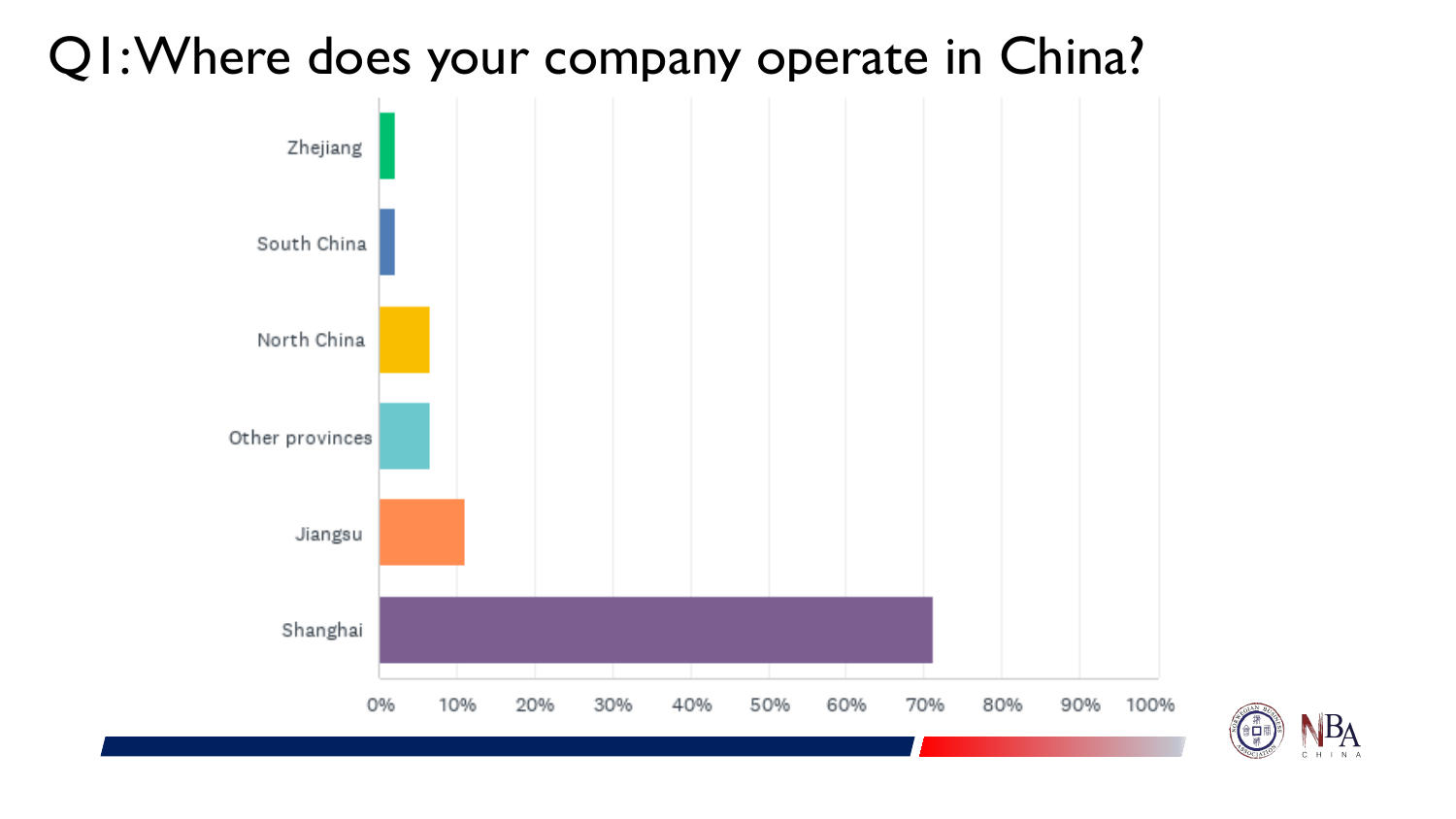#### Q2: Which industry does your company (or you if individual member) belong to?

| <b>ANSWER CHOICES</b> | <b>RESPONSES</b> |
|-----------------------|------------------|
| Maritime              | 24.44%           |
| Trading               | 13.33%           |
| Manufacturing         | 11.11%           |
| Other                 | 8.89%            |
| Energy                | 6.67%            |
| Chemical              | 6.67%            |
| <b>FMCG</b>           | 4.44%            |
| Construction          | 4.44%            |
| Finance/Banking       | 4.44%            |
| Legal                 | 4.44%            |
| Consulting            | 4.44%            |
| Health                | 2.22%            |
| Furniture/Design      | 2.22%            |
| Education             | 2.22%            |
| F&B                   | 0.00%            |



Others: Aquaculture, travel business, industrial equipment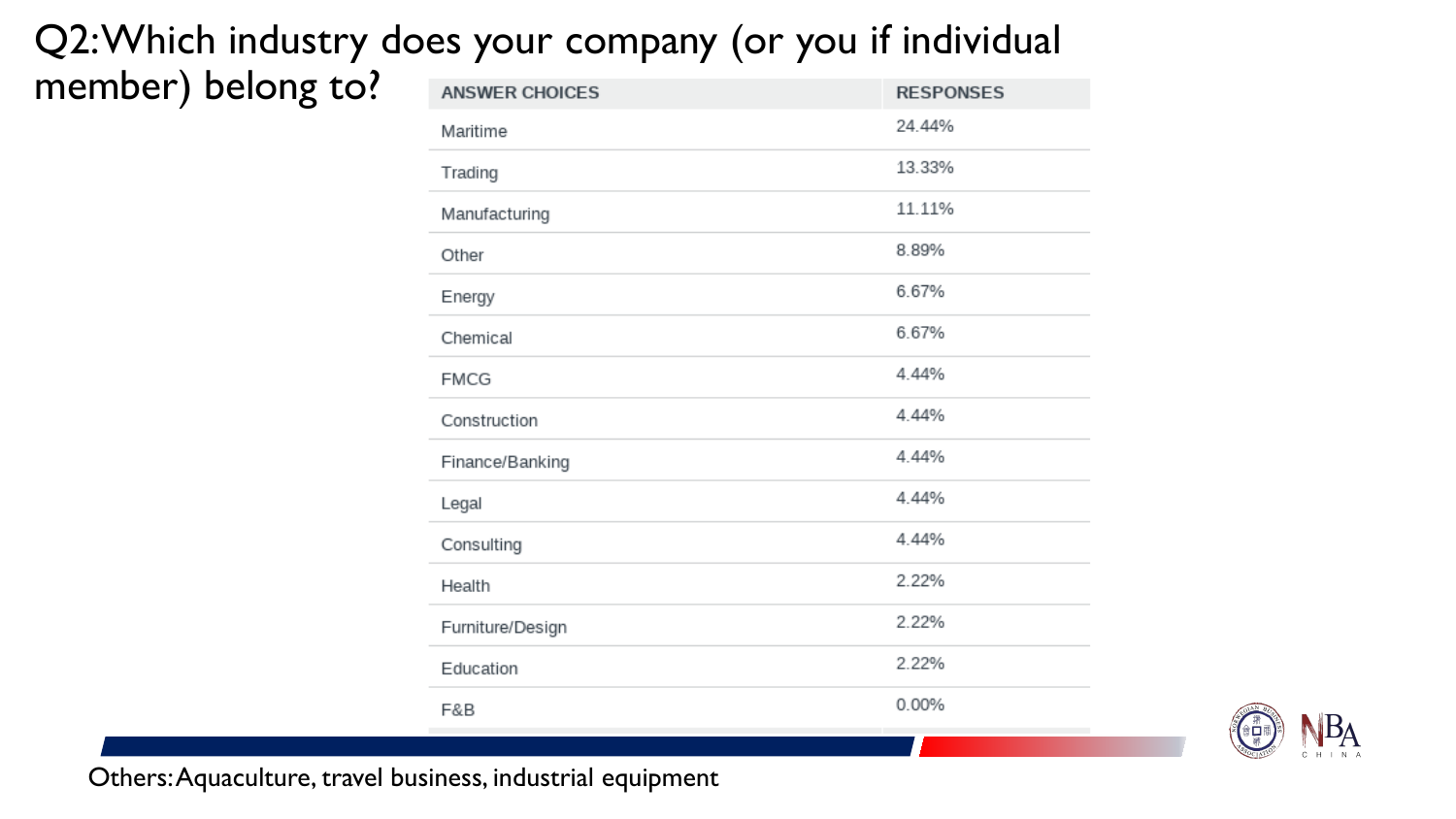### Q3: What functions does your company have in China?



Others: Supply chain, industrial park, professional service/consulting, trading, project management

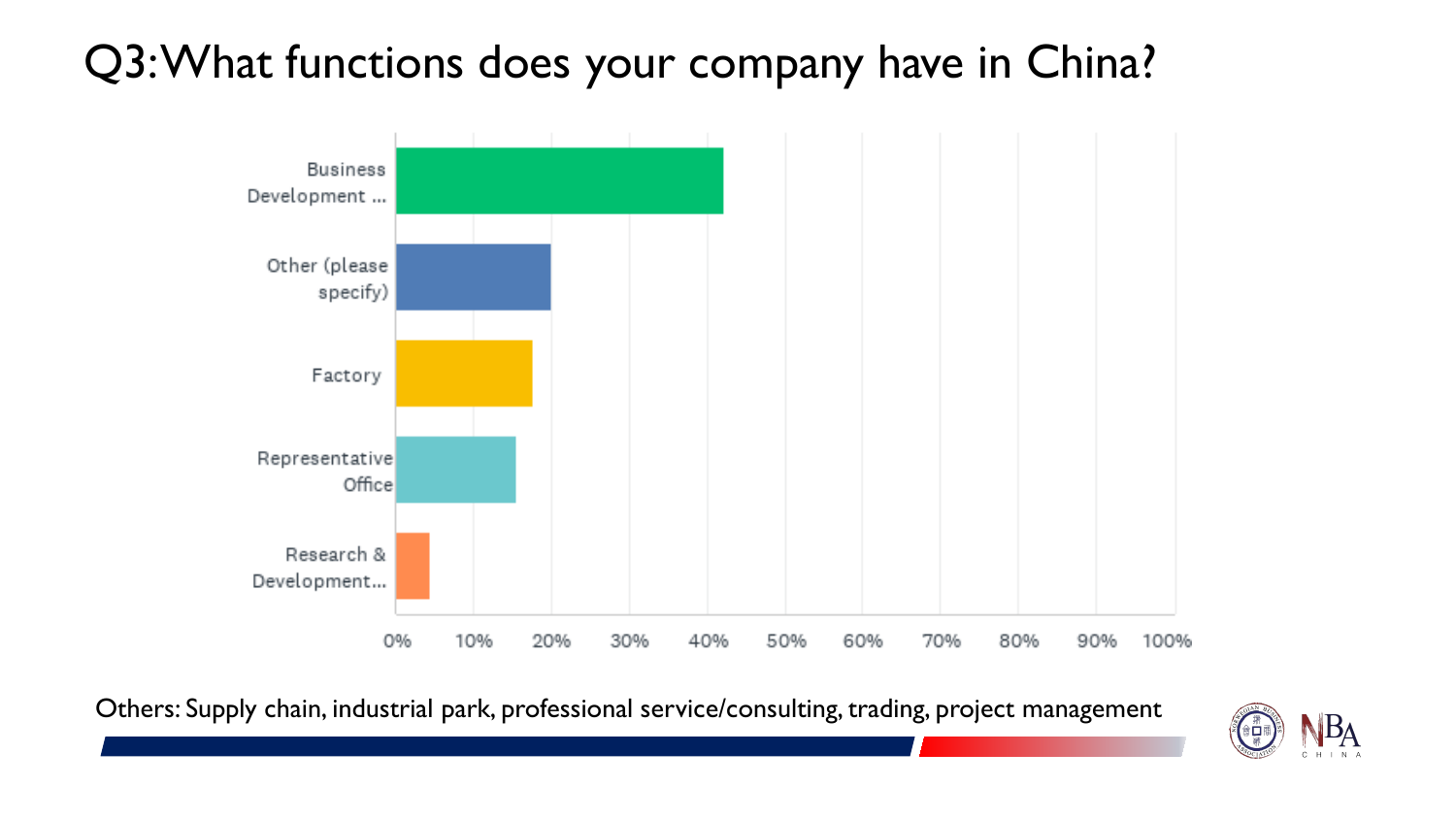## Q4: How many employees does your company have in China?



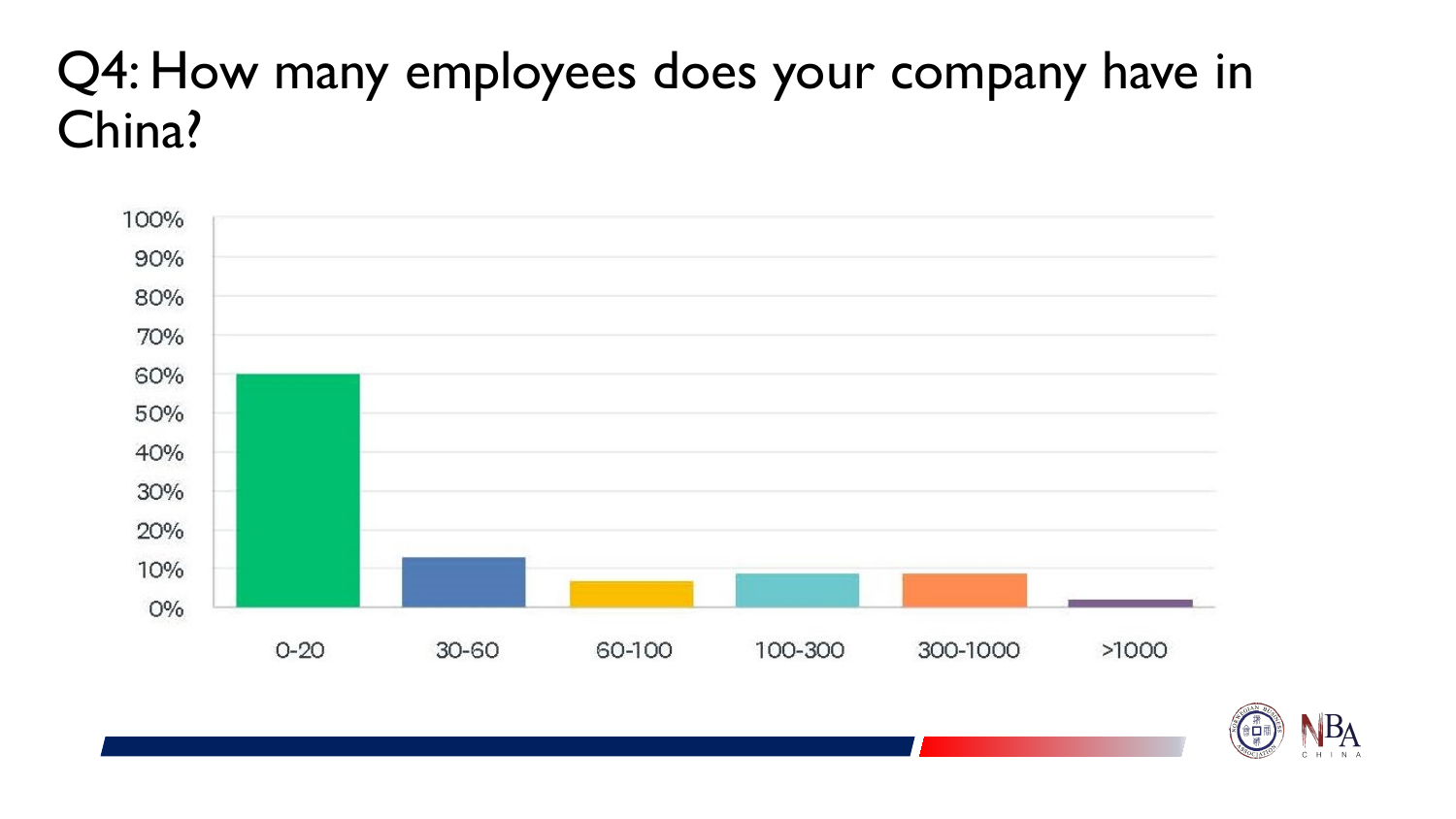## Q5: How has your company been affected by the COVID-19 outbreak?



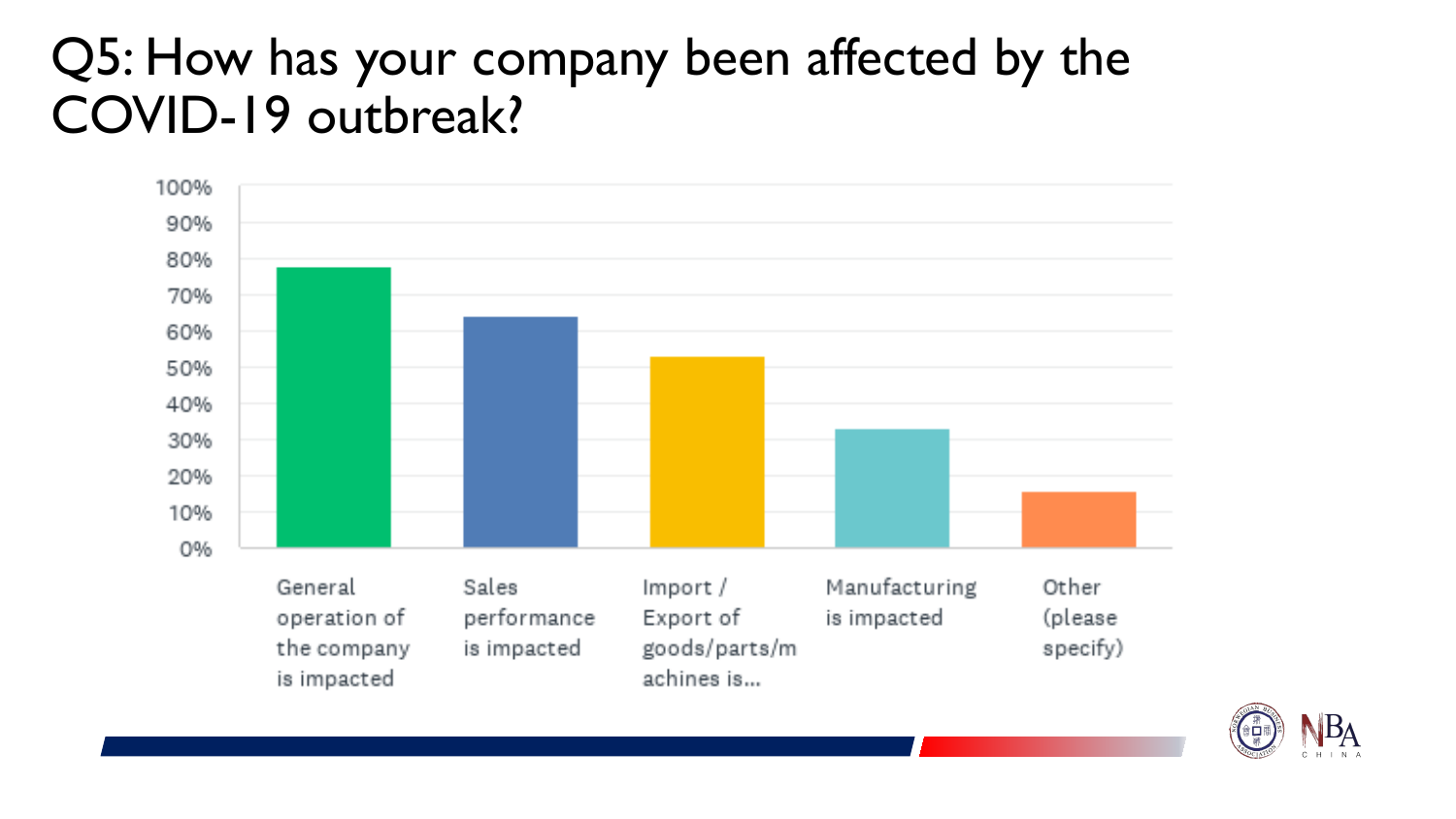# Q5 continued: (others specified)

Other mentioned scenarios include:

- clients restricted from visiting China to sign contracts
- financial activities
- process slowdown with government and partners
- difficulties of import, operation, business travel
- clients diverted projects to other countries

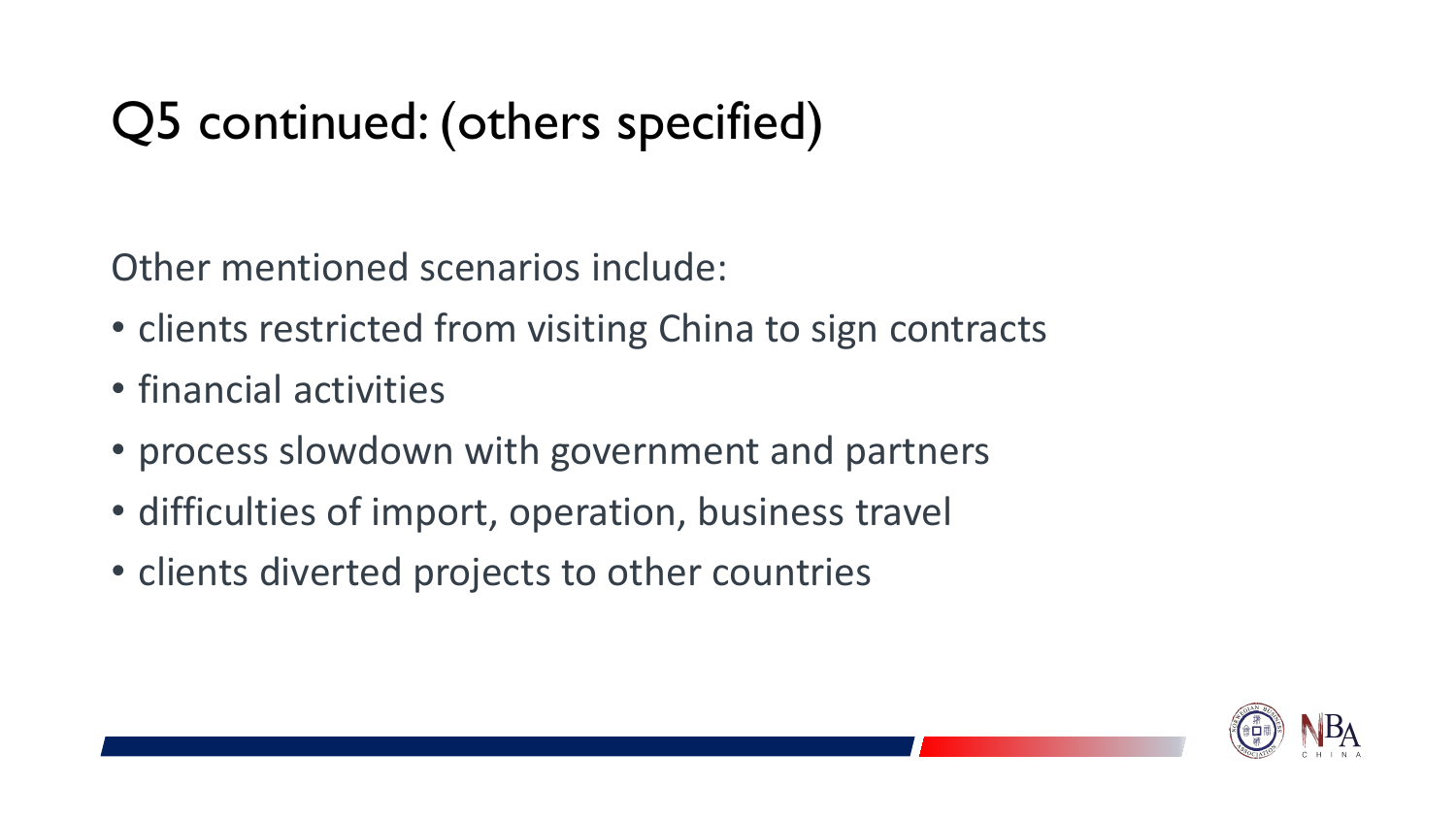## Q6: What are the biggest challenges that impact your business and plan for this year?



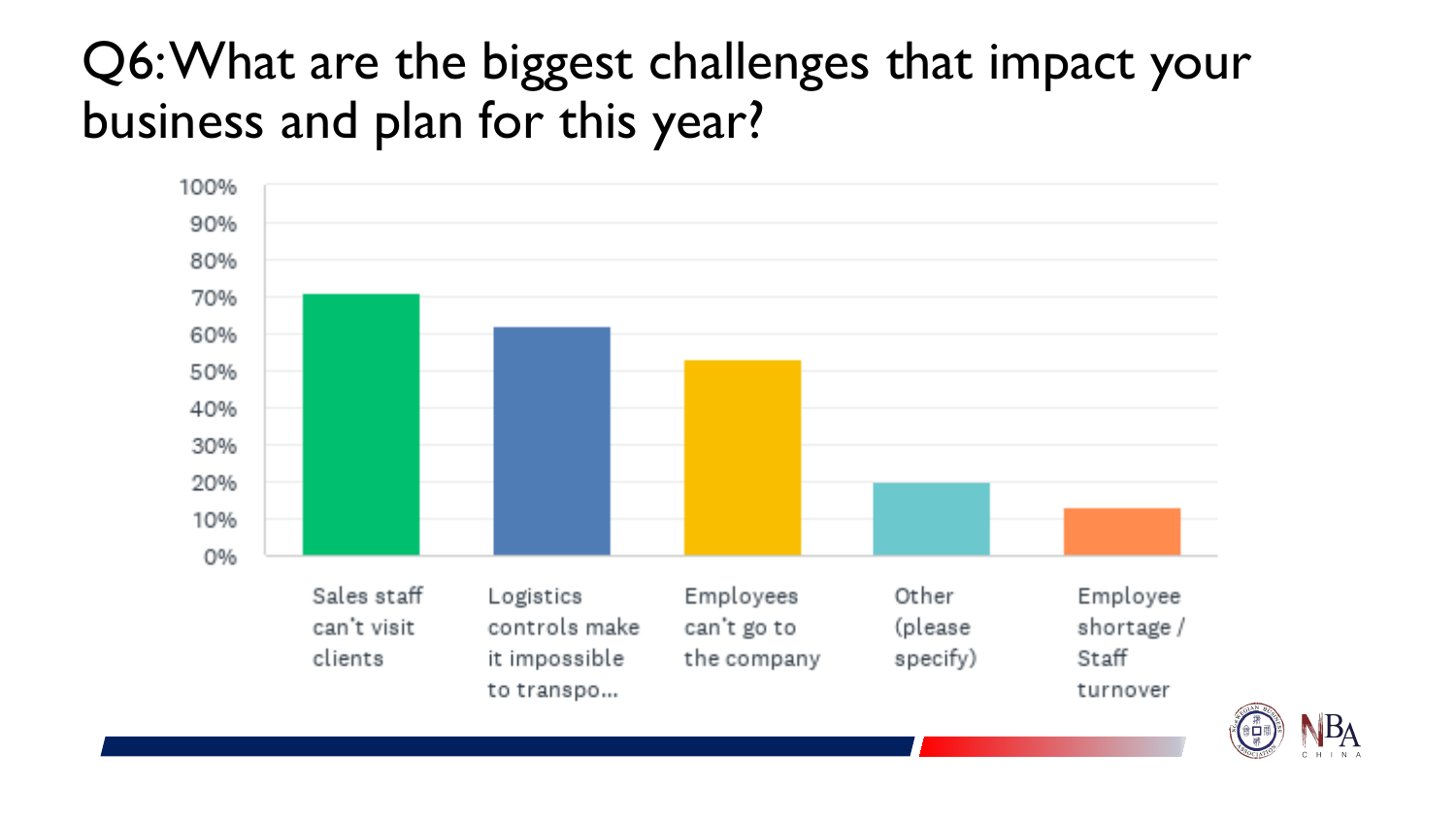# Q6 continued: (others specified)

Other mentioned scenarios include:

- construction progress slowed down
- government offices are closed
- international travel restrictions/not receive overseas visitors
- essential parts shortage for manufacturing equipment
- engineers can't attend to project sites/can't return home or to work
- difficult to build strategic partnership when confronted with uncertain market

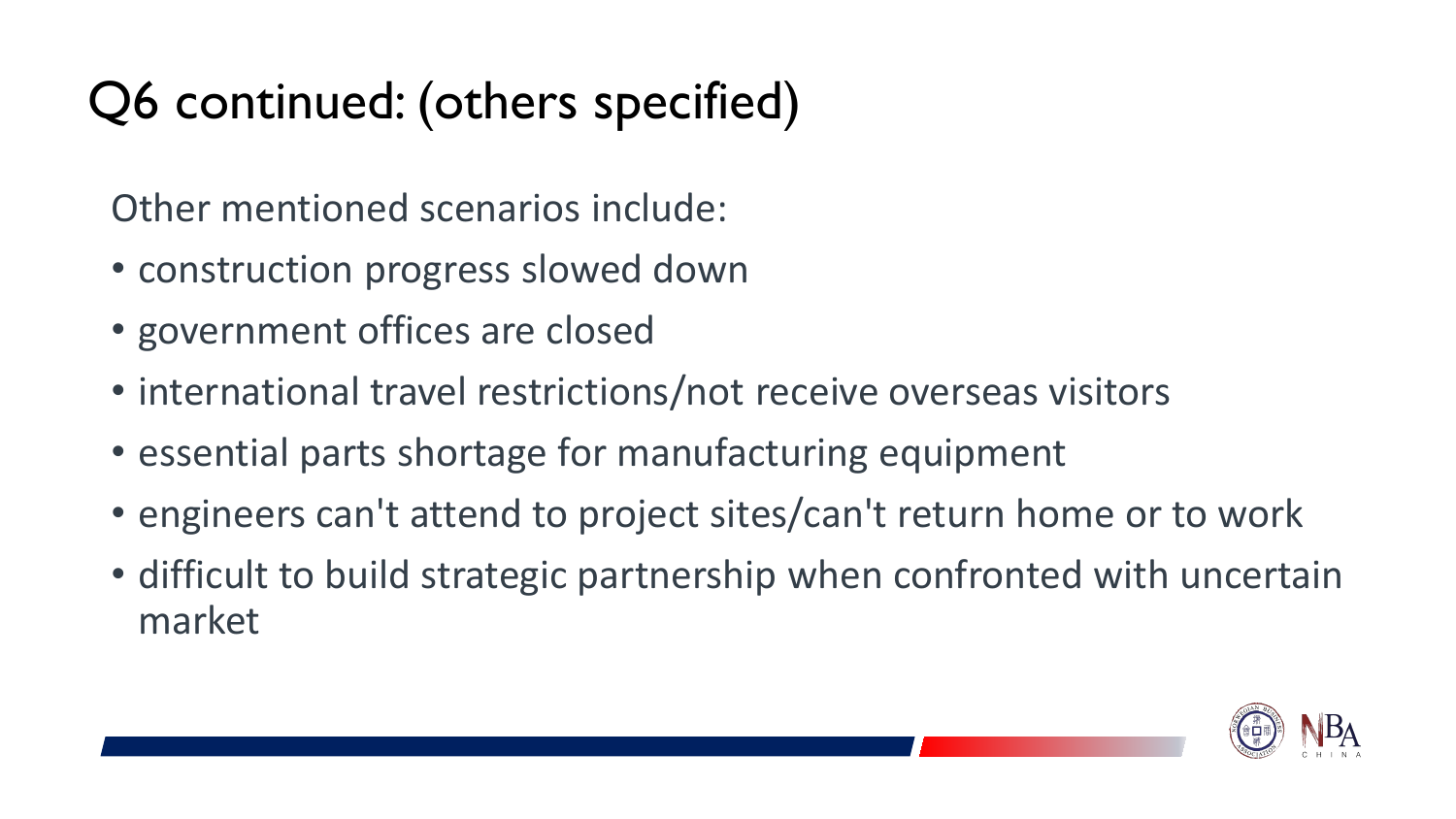#### Q7: Will your company alter operations during the covid-19 outbreak?



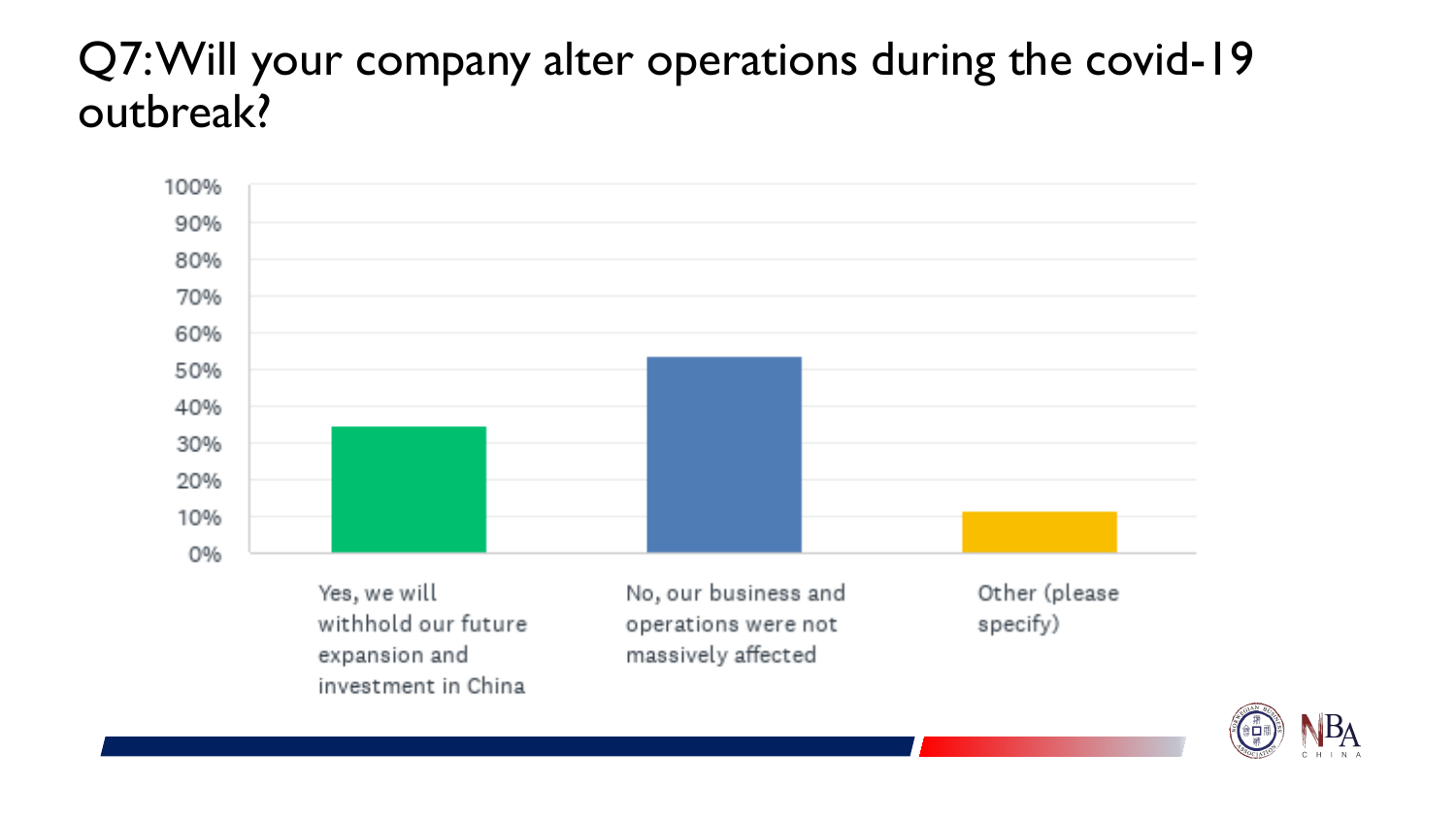# Q7 continued: (Others specified)

Other mentioned opinions include:

- set different priorities temporarily
- wait and see
- will make changes where applicable
- not being considered yet

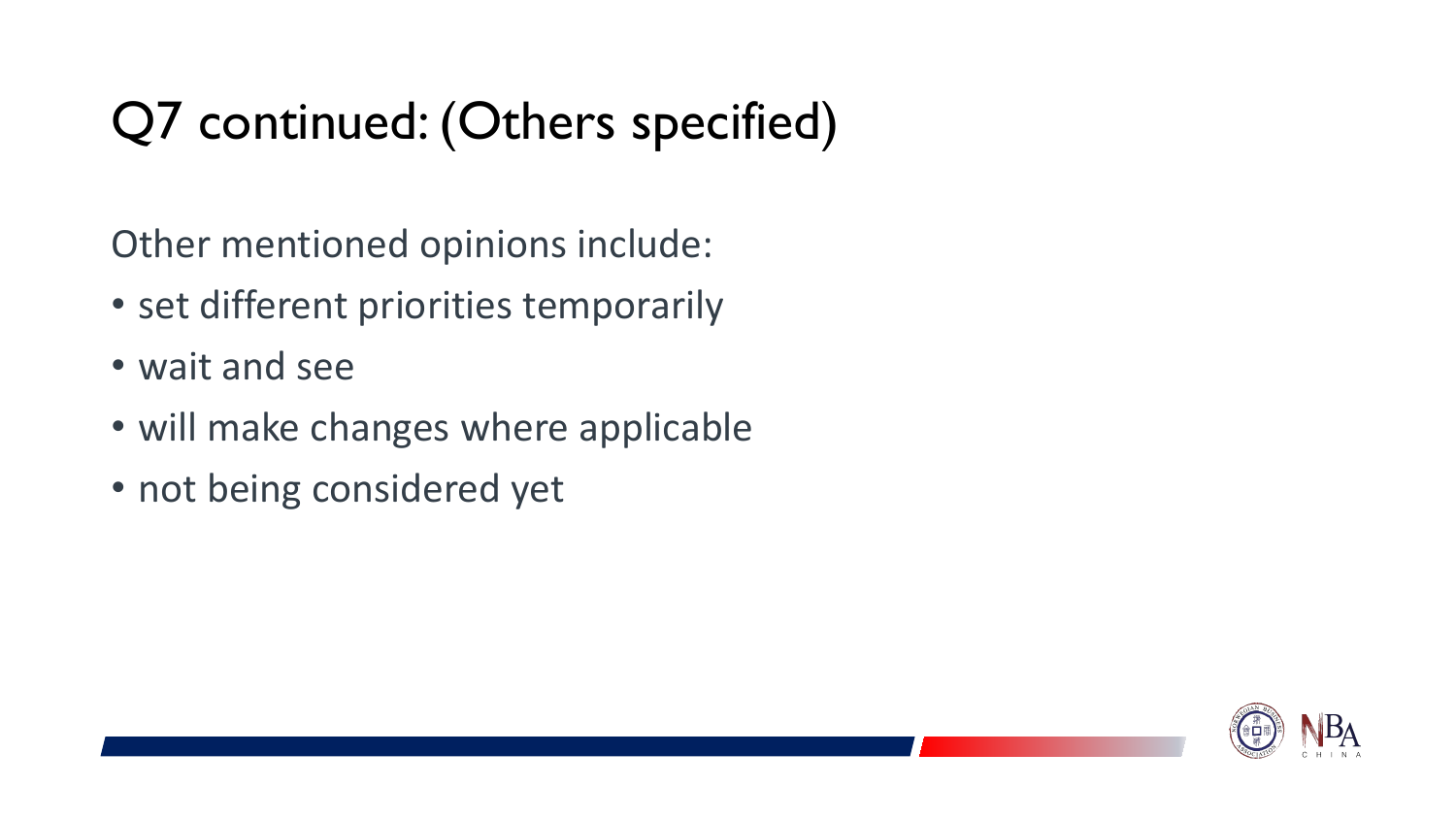## Q8: When do you foresee to get back to normal business operation?



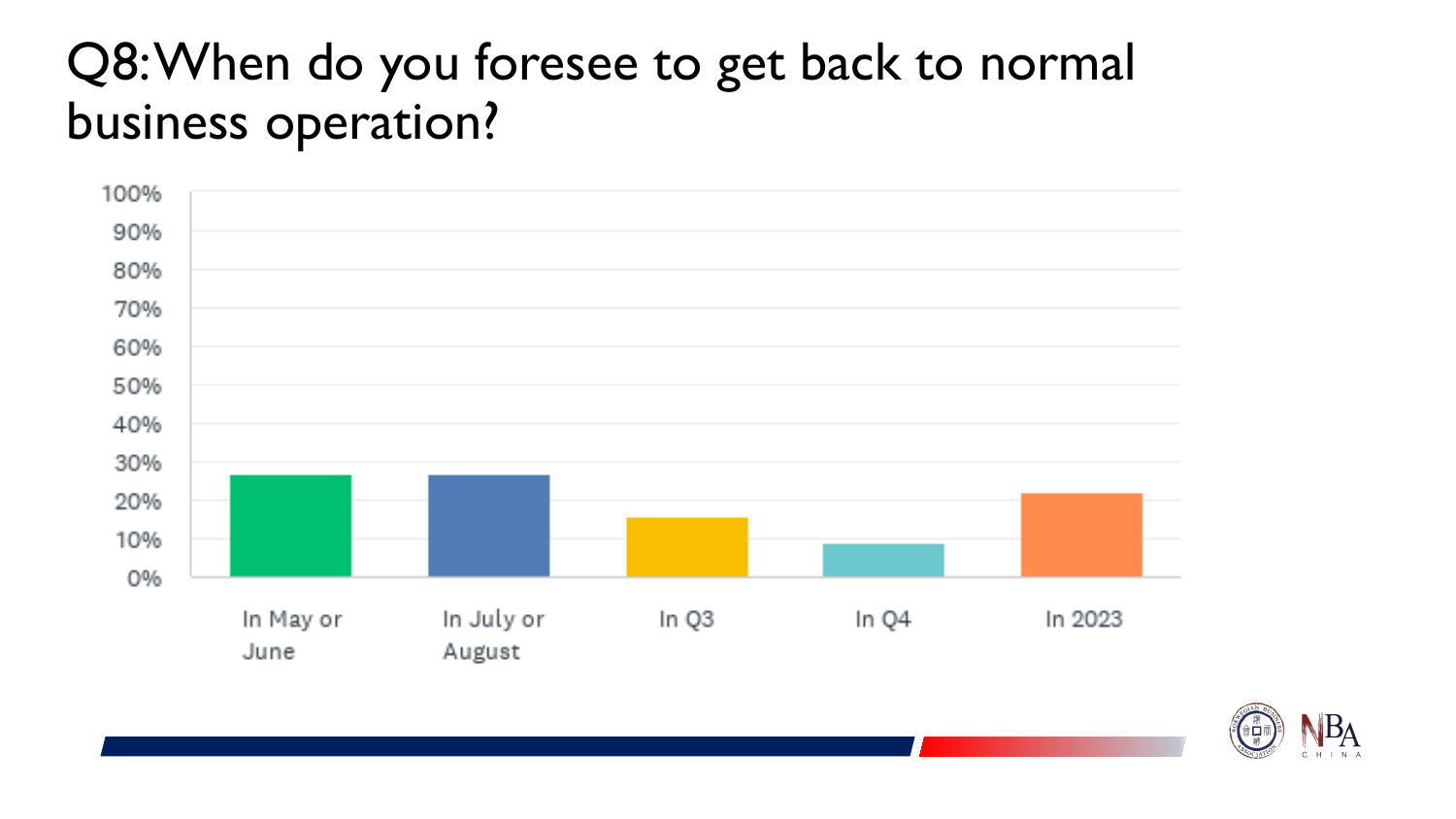#### Q9: Will the current Covid-19 outbreak impact your company's yearly revenue targets?





Others: Not if back to near-normal operation within 1-2 months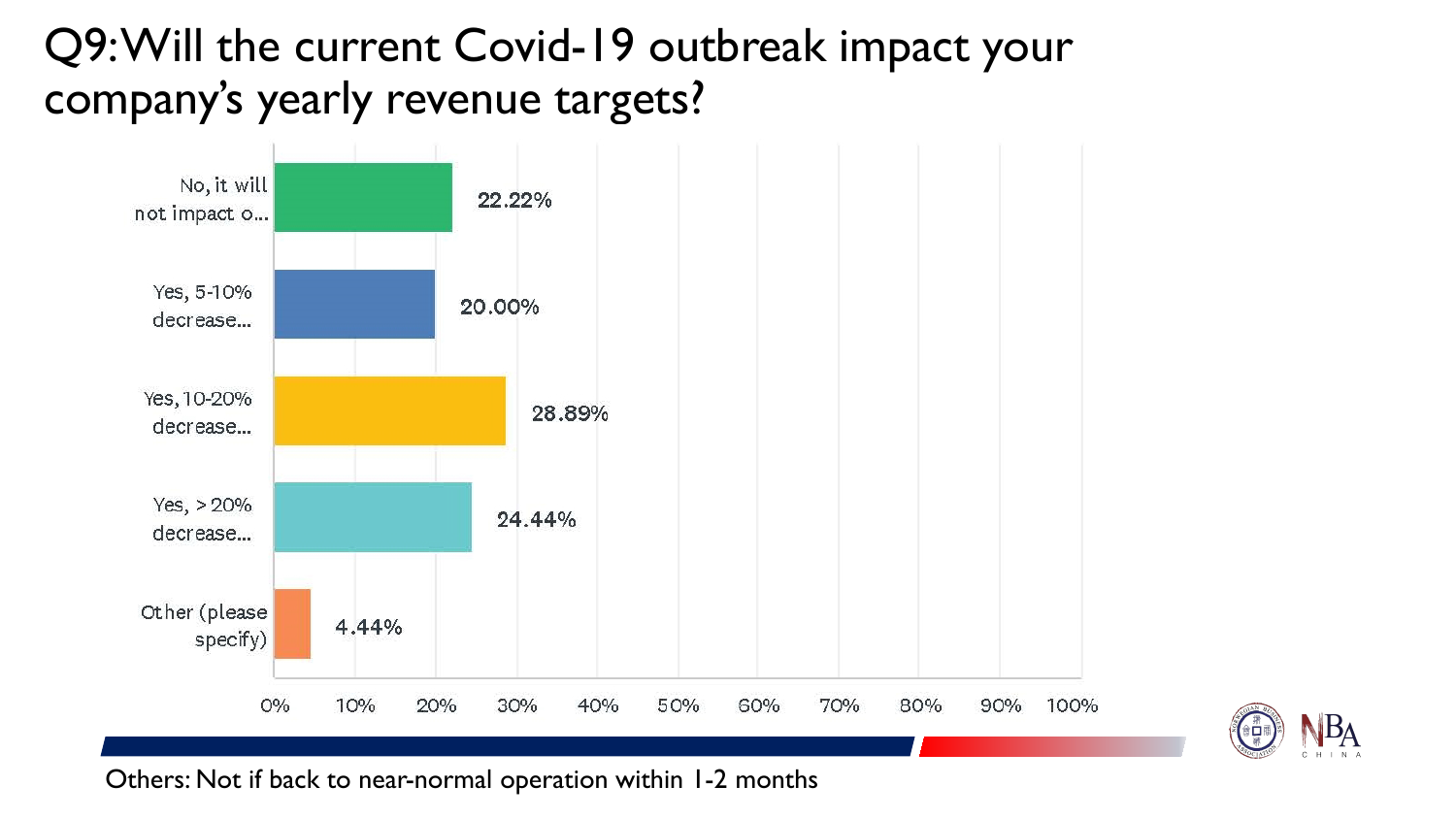## Q10: Has your company planned to adjust the business performance target?



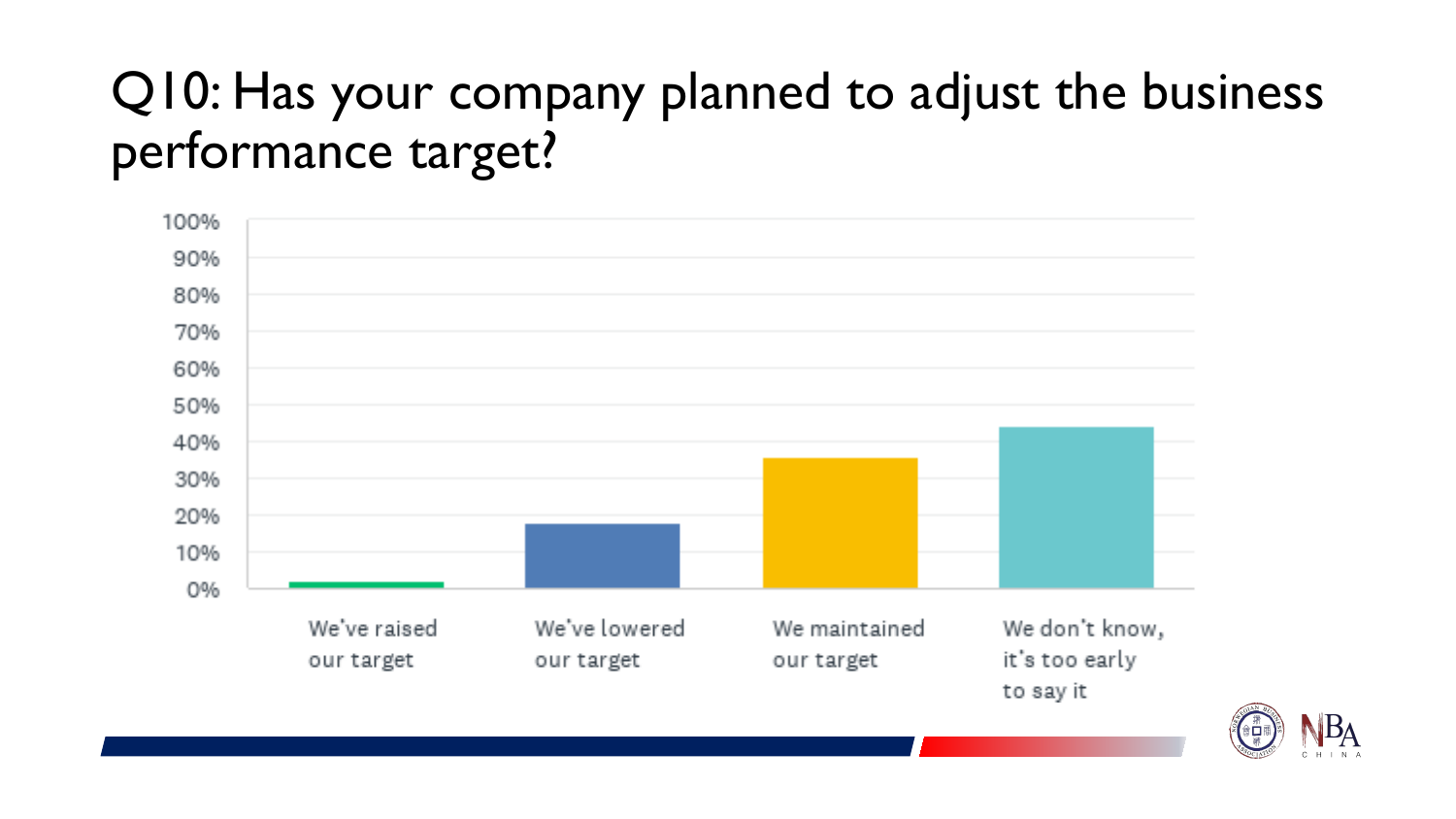#### Q11: What actions would your company take to cope with decreased revenue? (if expected a decrease in revenue)



Others: decrease business activities; apply tax & office rentals discount; risk mitigation in supply chain; partial transfer of manufacturing out of China,

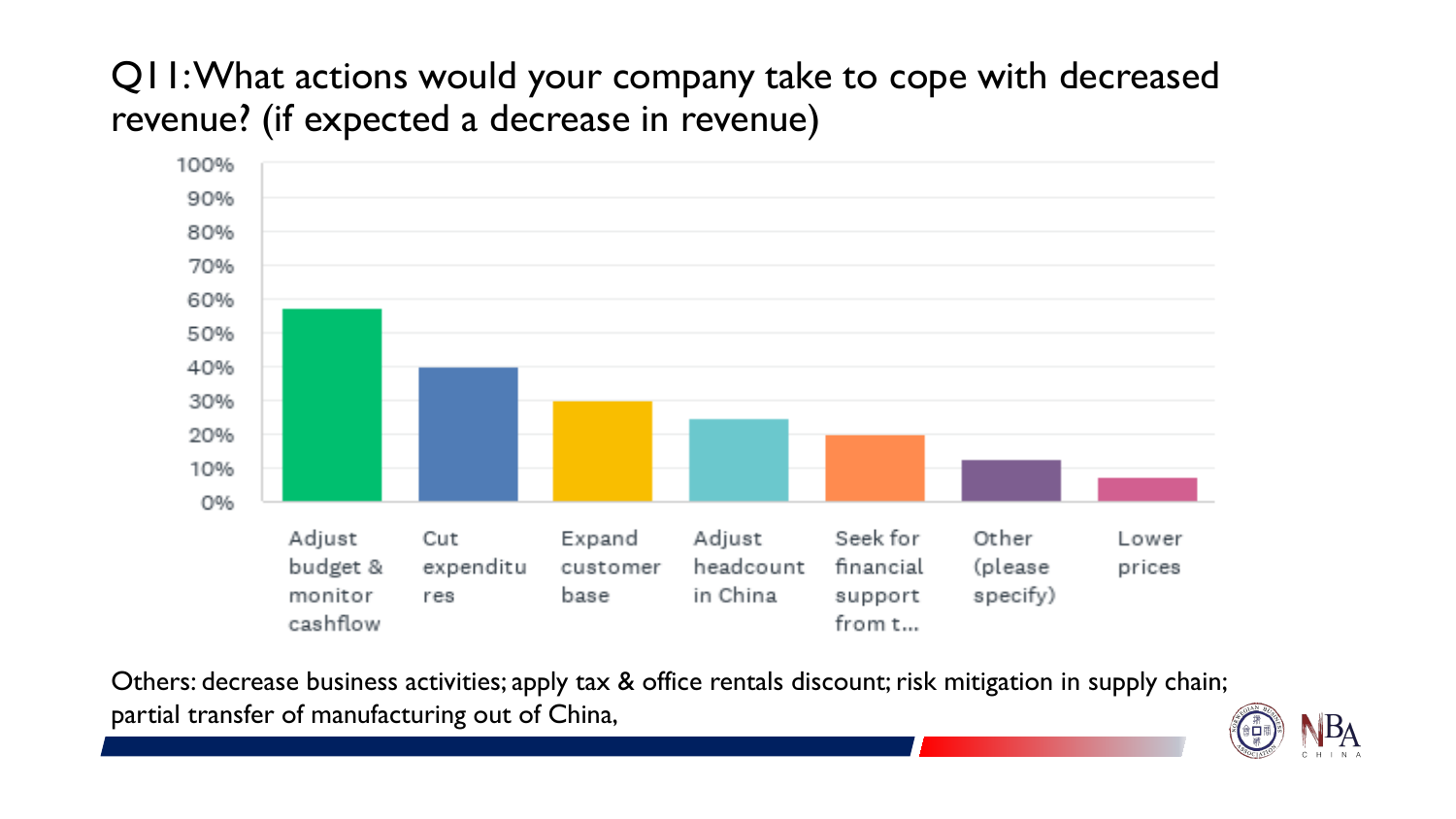#### Q12: What preventative measures will your company undertake to manage future local outbreaks in China?

| <b>ANSWER CHOICES</b>                               | <b>RESPONSES</b> |
|-----------------------------------------------------|------------------|
| Find alternative transport solutions                | 45.45%           |
| Diversifying supplier base                          | 40.91%           |
| Increasing safety stock                             | 34.09%           |
| Facilitating WFH arrangements                       | 22.73%           |
| Facilitate longer stays in production sites         | 20.45%           |
| Shifting work to other countries                    | 18.18%           |
| <b>None</b>                                         | 13.64%           |
| Shifting work to other less impacted areas in China | 11.36%           |
| Relocation of regional functions from China         | 11.36%           |
| Other (please specify)                              | 2.27%            |



Others: change business model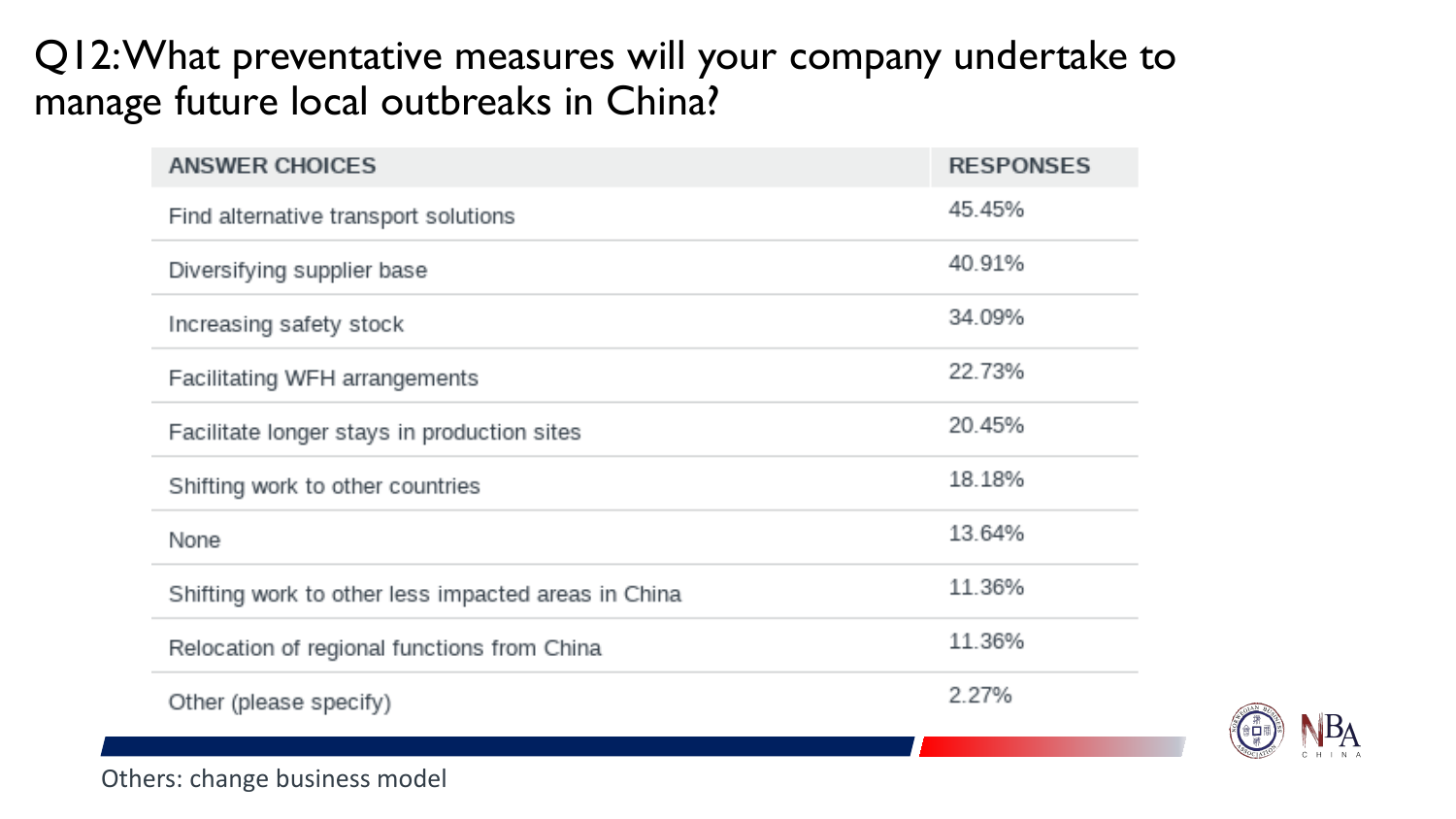### Q13: What kind of government support would be most helpful to you?



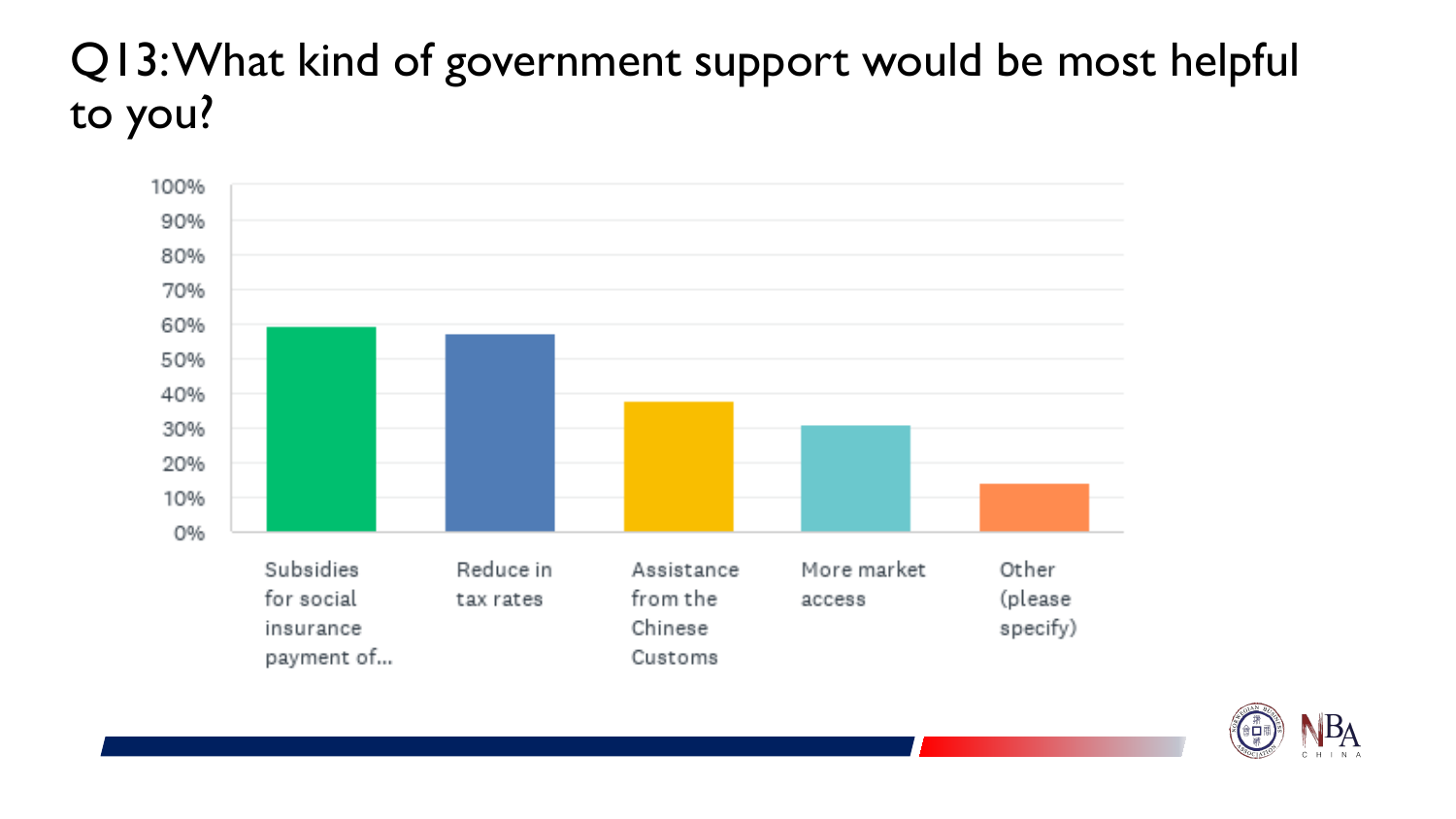# Q13 continued: (others specified)

- Rent subsidies
- China reopens for foreign business visitors
- Ease travel restrictions
- Predicts on regulatory regime

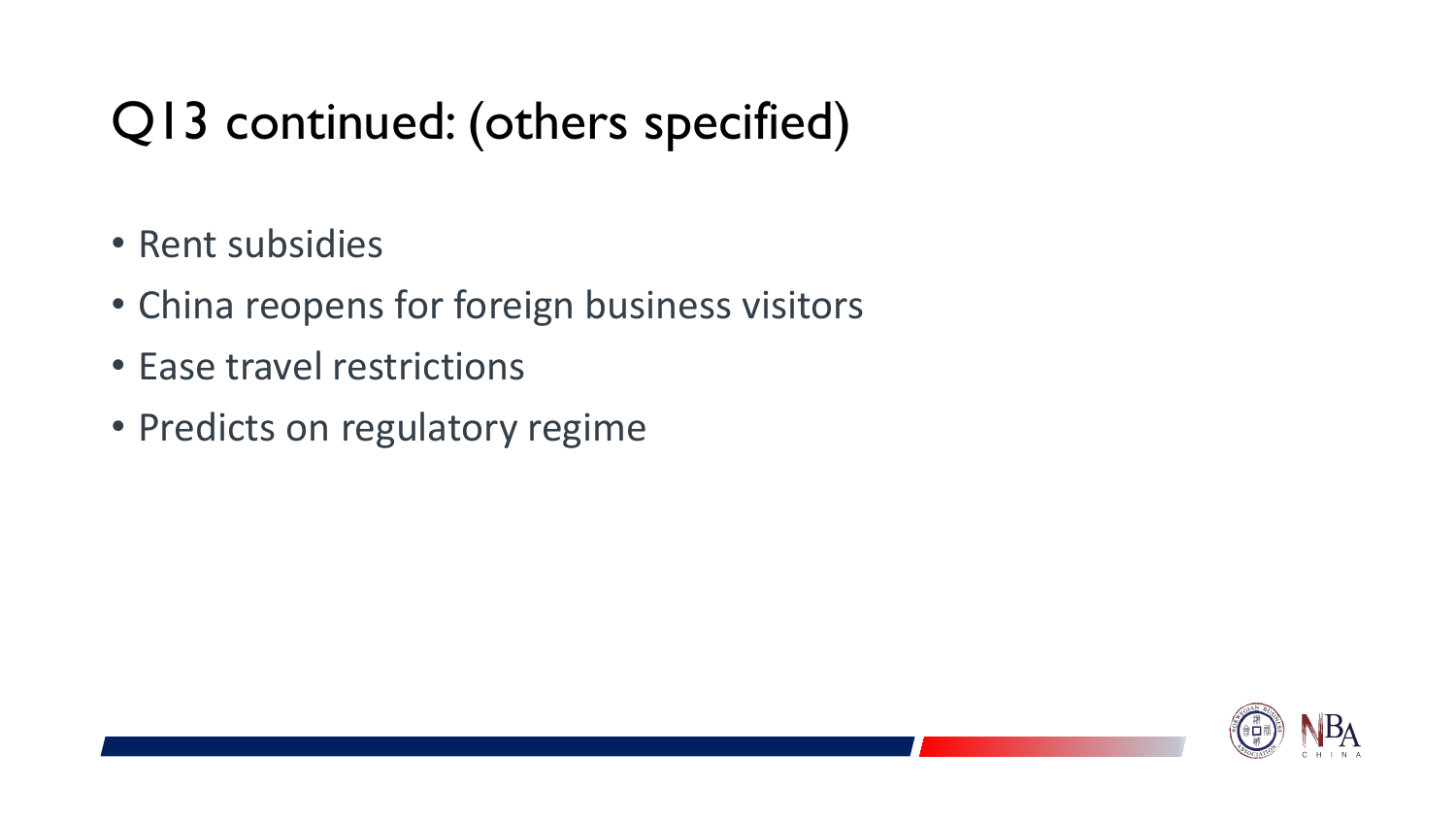## Q14: How does your overseas headquarter perceive your situation?

| ANSWER CHOICES                                               | <b>RESPONSES</b> |
|--------------------------------------------------------------|------------------|
| HQ knows comprehensively                                     | 33.33%           |
| HQ understands & shows necessary supports                    | 24.44%           |
| HQ understands but have difficulties to provide supports     | 22.22%           |
| HQ needs more information since the situation varies rapidly | 11.11%           |
| Other (please specify)                                       | 8.89%            |



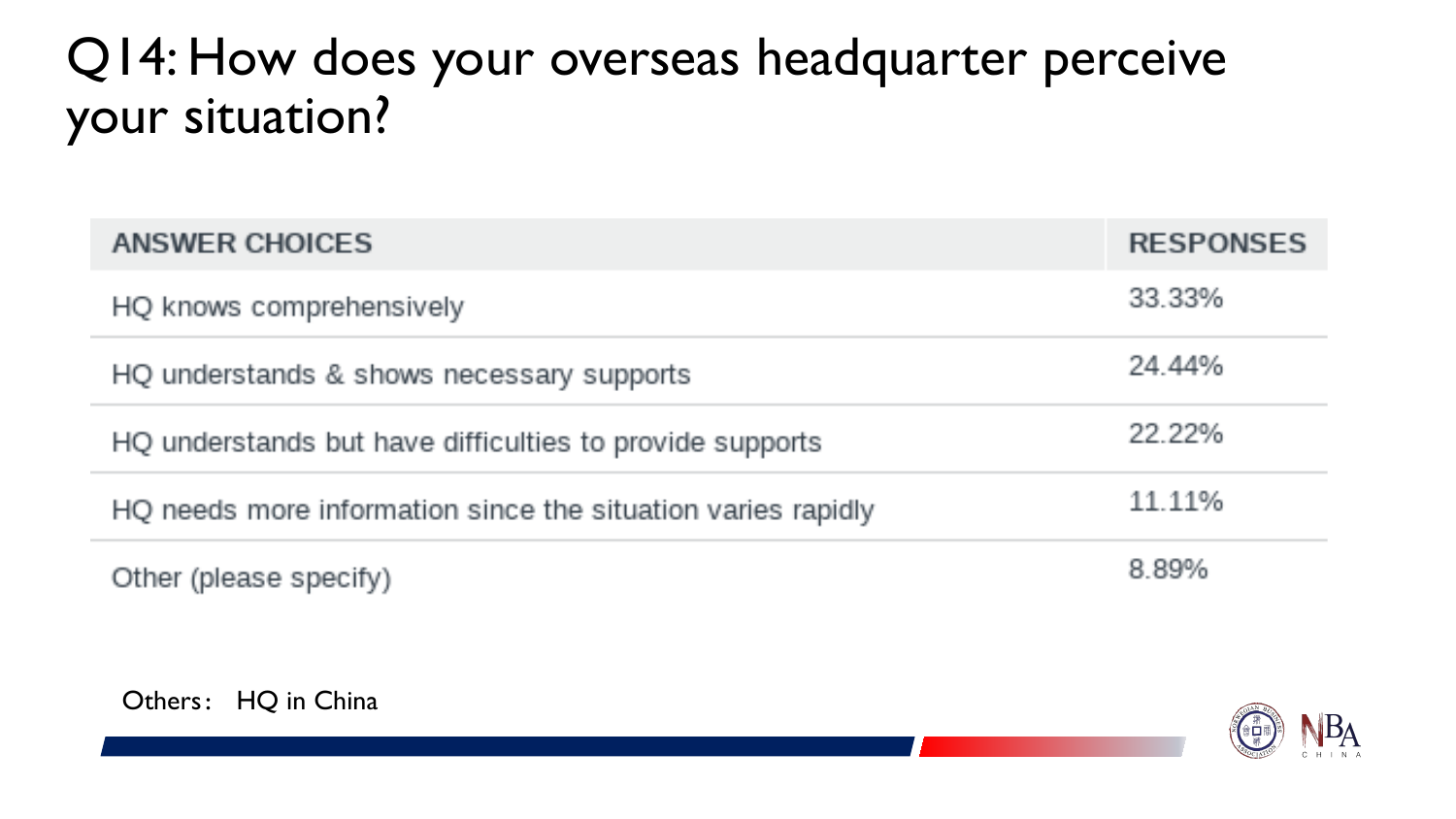Q15: Consider recent Russia-Ukraine war and its impact: How would you evaluate the following aspects when you compare them with the situation in January 2022: